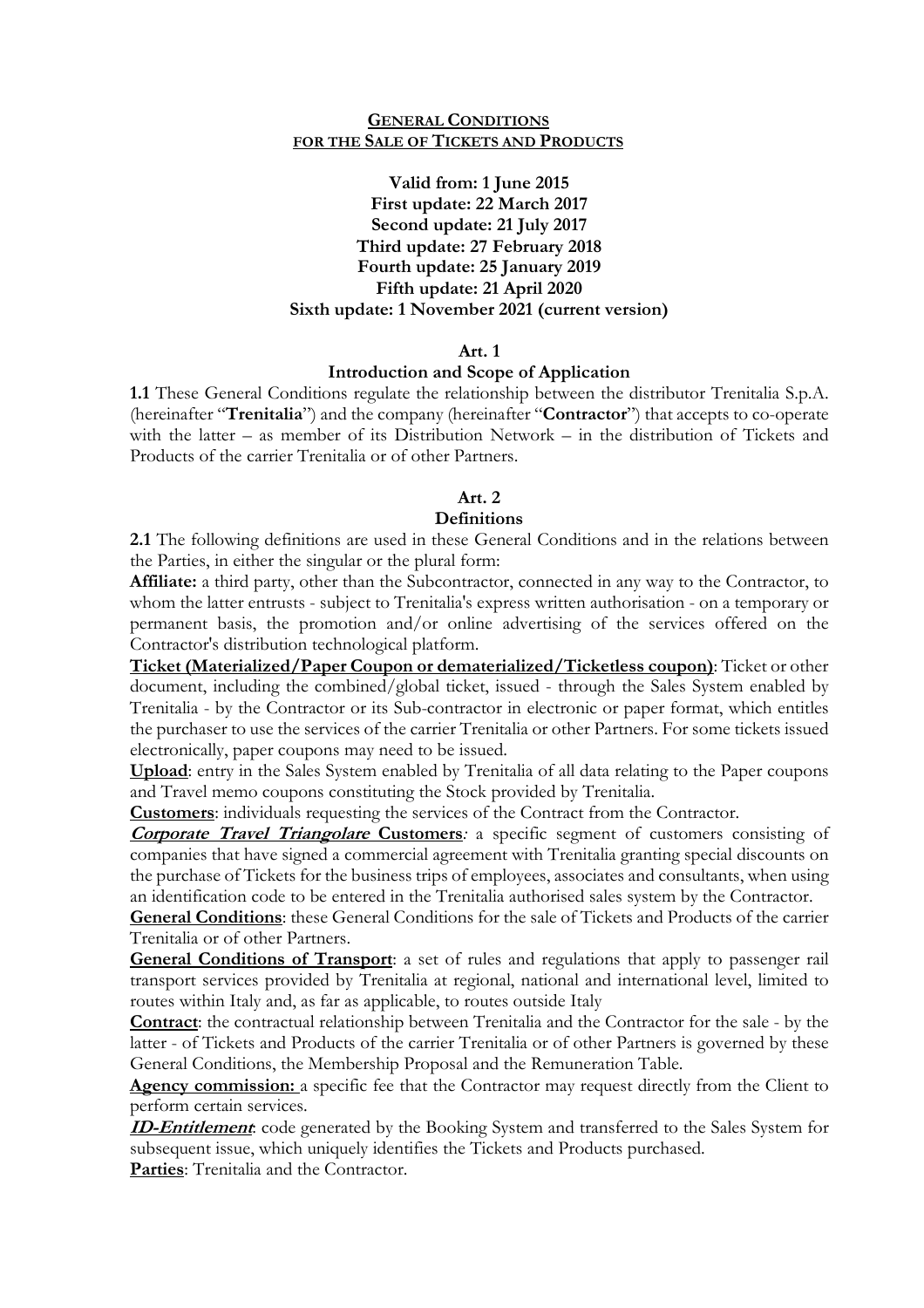Partner: company that has appointed Trenitalia to sell its Tickets and Products under specific agreements.

**PEC**: acronym that stands for certified email

**POS:** acronym for "Point of Sale", a tool allowing the purchase of Tickets and Products using a payment card, with which Customers can pay Trenitalia directly for the Tickets and Products issued through the Sales System

**Posto Click**: service that allows to book Tickets on Trenitalia's Site, using the methods set out by Trenitalia.

**Product:** goods and services, including third parties partners', other than Tickets, inserted in the Sales System authorised by Trenitalia for subsequent issue by the Contractor.

**Partnership Proposal:** application to enter into the Contract, sent by the Contractor through any means and according to the indications that Trenitalia provides to the Contractor

**Point of Sale**: space used for the activity/website/application used by the Contractor, helped by possible Sub-contractors and/or Affiliates authorized by Trenitalia, anywhere in the world, for the performance of the Contract.

**Distribution Network**: all the distribution channels Trenitalia uses to sell Tickets and Products, including the Contractor.

**Stock**: quantity of paper coupons or coupons for printing travel memos provided by Trenitalia to the Contractor.

**Booking system**: hardware, software and computer applications that make up the inventory accessible electronically through the Sales System, allowing the Contractor to manage information, sales and accounting data as well as the acquisition of further information for the performance of sales activities of Tickets and Products of the carrier Trenitalia or of other Partners.

**Reporting System**: Trenitalia's software connected to the Sales System and/or the Booking System containing all the accounting information regarding the Contract.

Sales System: hardware, software and computer applications that constitute the technological distribution platform enabled by Trenitalia to carry out the sale of Tickets and Products.

**Site**: Trenitalia's website at **www.trenitalia.com**.

**Subcontractor**: third party appointed by the Contractor, with the express written authorisation of Trenitalia, to perform part of the task covered by the Contract, including both the promotion and the sale of Tickets and Products.

**Contractor's Remuneration Table:** Table issued by Trenitalia for calculating the commission paid to the Contractor.

**Paper coupon:** Coupon with a typographic guaranteed background (so-called ATB) used to issue the Ticket in paper format through the Sales System.

**Travel memo coupon:** Coupon issued in rolls (so-called K3) used to issue the travel memo through the Sales System. The coupons are printed according to the type of Ticket or Product requested and have a variable duration.

**Ticketless**: Method of issuing Tickets and Products that do not require the issue of Paper coupons.

### **Art. 3**

### **Description of the Contractor's activities and obligations**

**3.1** By entering into the Contract, the Contractor agrees to:

- a. promote and advertise the services offered by Trenitalia or other Partners to Customers, by any means permitted by its sales organisation, by distributing the advertising material provided by Trenitalia itself, both in paper and electronic format. The activities referred to above also include, but are not limited to, promotion and advertising on the Affiliate's platforms, through which customers are redirected to the Contractor's portals for sale purposes
- b. assist Customers in choosing the Ticket or Product that best suites their needs by providing all the necessary information, including - as far as Tickets are concerned - the compulsory information pursuant to Article 8 of EC Regulation 1371/2007 and all further information deemed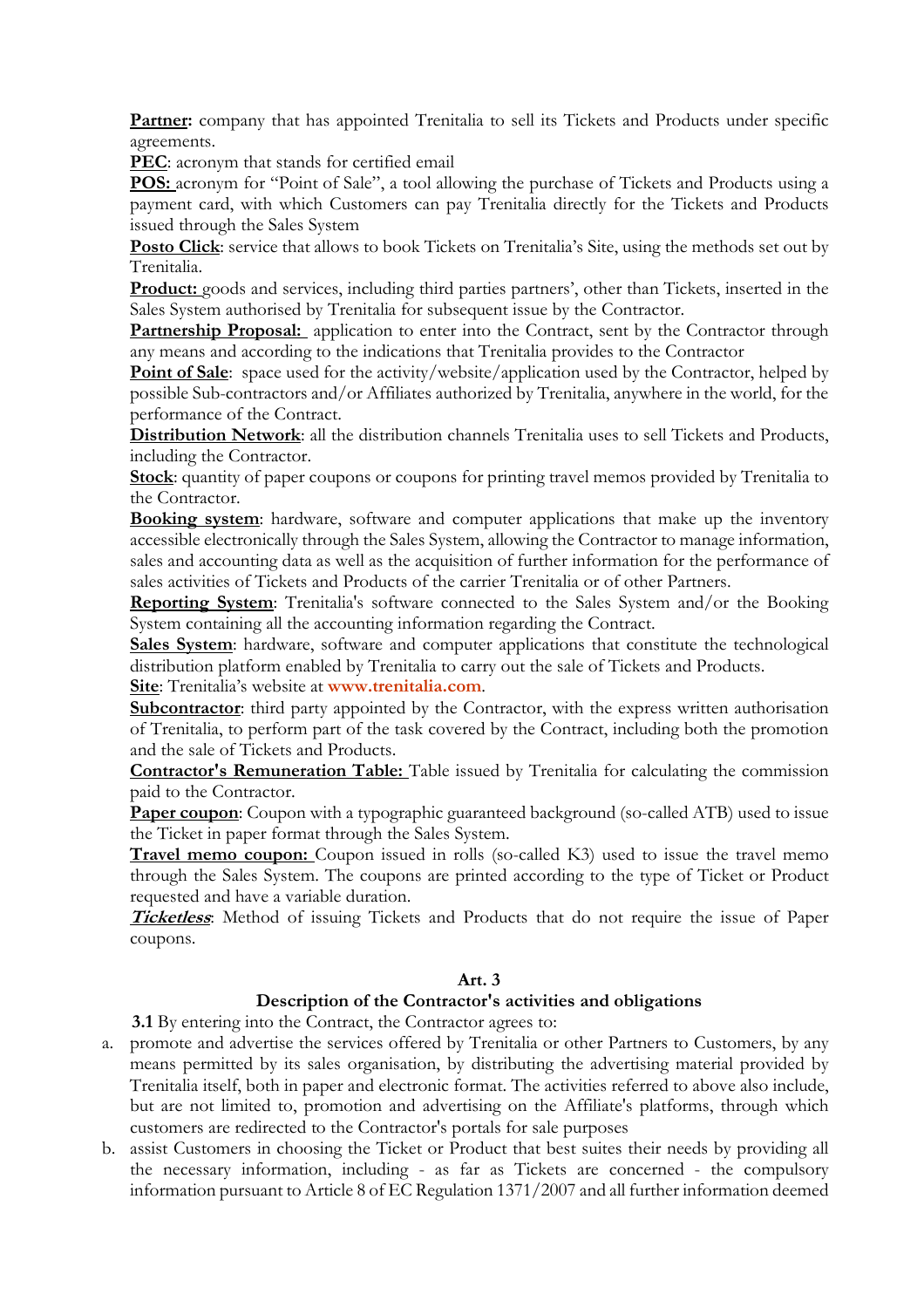useful by Trenitalia, including the rules relating to the methods of reimbursement and payment of the indemnities provided for by the aforesaid Regulation, in formats accessible to disabled persons or persons with reduced mobility, before and during the journey;

- c. sell the Tickets and Products using the Sales System, verifying, prior to the issue, that the Customer is entitled to use the Ticket or Product requested on the basis of the regulations, the terms and conditions of sale and the General Conditions of Transport and then issuing the Ticket in paper coupon, Travel memo coupon or Ticketless, depending on the method chosen, following the procedures and rules set out by Trenitalia;
- d. provide Customers with the information necessary for correctly using the Tickets and the Products purchased.
- e. change bookings, replace or refund Tickets and Products issued by the Distribution Network, where permitted by the regulations communicated by Trenitalia by means, the General Conditions of Transport and the Sales System used by the Contractor;
- f. have its personnel responsible for carrying out the activities referred to in the Contract attend the training courses organised by Trenitalia;
- g. install the Sales System on its own hardware devices according to the instructions provided by Trenitalia;
- h. request prior authorisation from Trenitalia for any intervention on the Sales System, even in case of replacement of hardware devices;
- i. request and collect payment from Customers, for the sale of Tickets and Products, of an amount not exceeding the price indicated by Trenitalia, or resulting from the Sales System, in addition to what is allowed by art. 8 below. The amounts to be collected also include the amounts due for the purchase of the Ticket through the Posto Click service;
- j. in compliance with the terms and conditions in art. 12 below, pay Trenitalia the amounts resulting from the sale of the Tickets and the Products collected by the Contractor and not credited directly to Trenitalia through the bank circuits authorised by Trenitalia itself for Customer payments;
- k. notify Trenitalia by any means of suspensions of its activity that last for a period longer than 15 (fifteen) days;
- l. notify Trenitalia in writing of changes to the Contractor's ownership and corporate structure, enclosing a copy of the supporting documentation, within 15 (fifteen) days of completion;
- m. comply with the provisions of articles 27, 28 and 29 of these General Conditions;
- n. comply with any procedure, instruction, rule, regulations, etc., sent by Trenitalia by any means;
- o. comply with the regulations issued by Trenitalia regarding the issue of Tickets and Products;
- p. carry out all preparatory, consequential and related activities related to the above commitments.
- q. return, upon termination for any reason whatsoever of the effects of the Contract, any Stock or any other property of Trenitalia, removing all signs, glass adhesives, or logos provided for the performance of the activities referred to in the Contract.
- r. The Contractor undertakes to scrupulously observe the regulations applicable to the sales activities regulated by the Contract, hereby guaranteeing their exact and complete compliance. Specifically, when using Trenitalia's physical and/or virtual POS, or Trenitalia's payment gateways, the Contractor declares that he/she assumes, at his/her own exclusive expense, any burden and liability regarding the transactions covered by this Contract (such as, merely by way of example and without limitation, verification of the actual ownership of the credit cards used by the Customer), including those made through digital payments and/or with electronic money;
- s. With regard to the provisions of letter q) above, the Contractor undertakes to indemnify and hold Trenitalia harmless from any claim, action and/or damage, including requests for reimbursement of payments credited directly to Trenitalia, which may be brought against the latter by third parties - these also include the holders of the payment instruments and/or their credit institutions - for any reason and/or cause whatsoever, for facts and acts related to the improper, illicit and/or fraudulent use of payment instruments for the purchase of Trenitalia Tickets and Products;
- t. Without prejudice to any further legal remedy, should the amount relative to the purchase of the Tickets and Products be returned to third parties through Trenitalia's physical and/or virtual POS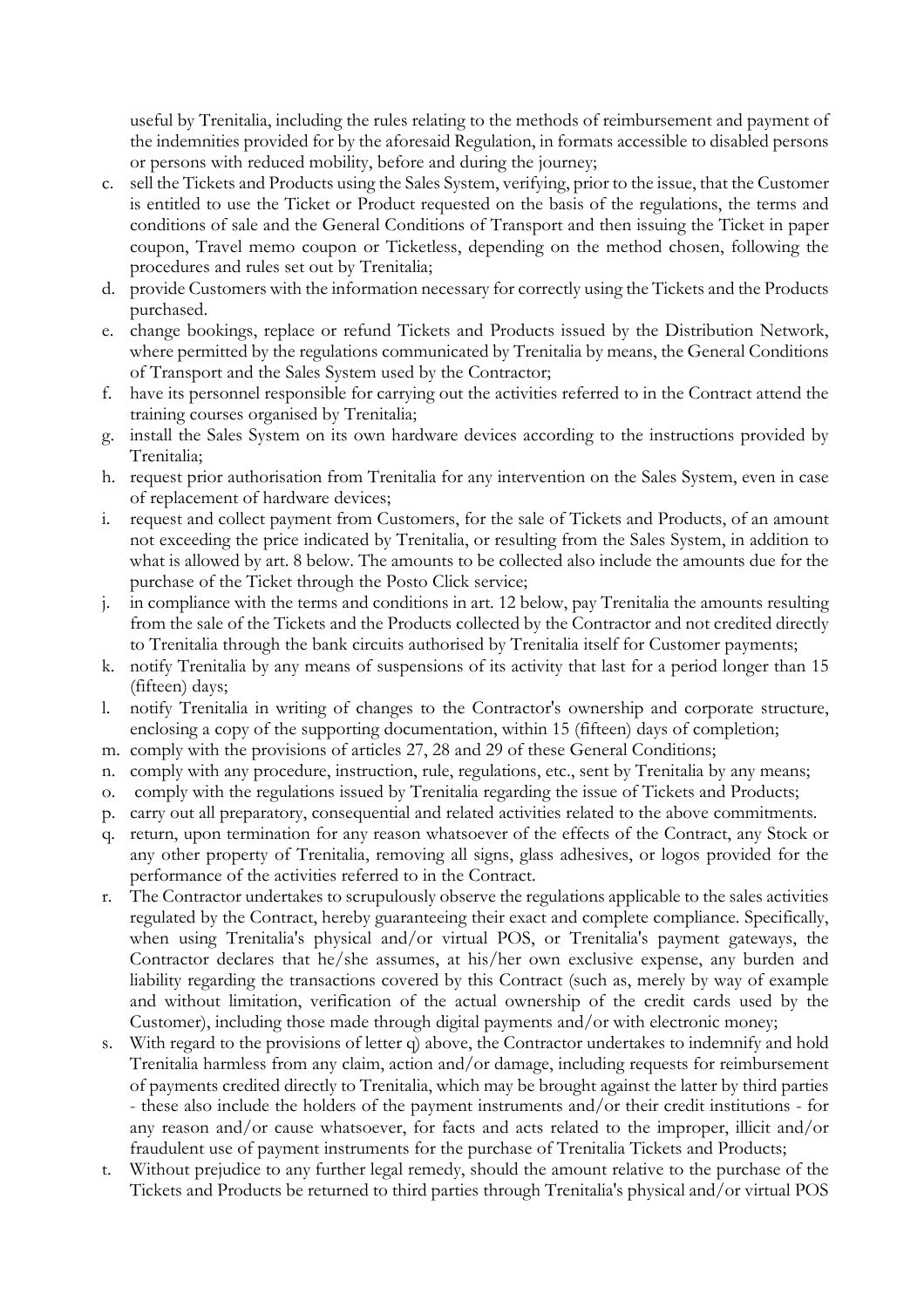or through Trenitalia's payment gateways, Trenitalia has the right to request that the amount be refunded to the Contractor who must immediately return it to Trenitalia. For this purpose, Trenitalia may withhold said amount from any payments due to the Contractor under this Contract or may use any other method deemed most appropriate.

#### **Art. 4**

# **Sales Points**

**4.1** The Contractor is obliged to inform Trenitalia of the exact location of the Point of Sales where it intends to carry out the activities as mentioned under the General Conditions, including websites and applications for technological platforms.

**4.2** Each Point of Sales must satisfy, for the whole duration of the Contract, the requirements provided for by applicable laws in accordance with the procedures for carrying out the activities, including – for the Points of Sales located in commercial buildings – those related to accident prevention.

**4.3** Activities falling under the General Conditions must be carried out throughout the whole duration of the Point of Sale's opening hours. Timetables must be adequately displayed so that Customers may be duly informed.

**4.4** The Contractor must communicate its working hours to Trenitalia.

**4.5** The Points of Sales must display, in a clear and visible way, the signs provided by Trenitalia indicating that Tickets and Products are sold on behalf of and for Trenitalia and/or its Partners.

**4.6** Should the Contractor intend to transfer the Point of Sales, it must send a specific written communication to Trenitalia by email, with at least15 (fifteen) days prior notice from the date of the commencement of the activity;

4.7 Should the Contractor intend to carry out the activity in further Points of Sales, it must send Trenitalia a specific communication in writing, in order for a contractual amendment to be processed.

#### **Art. 5**

#### **Controls and inspections**

**5.1** Trenitalia reserves the right to carry out inspections, at any time, so as to ascertain the Contractor's compliance with the obligations provided for by the Contract.

**5.2** The Contractor is obliged to provide all necessary cooperation.

**5.3** The Contractor is not entitled to any sort of payment by Trenitalia, not even as a form of expense reimbursement, for the cooperation provided during inspections of any kind.

#### **Art. 6**

#### **Booking System, Sales System and Accounting System**

**6.1** For the sales activities regulated by the Contract, Trenitalia shall provide the Contractor, in accordance with the provisions of the regulations on the protection of personal data, with nominative and non-transferable credentials for telematic access to the Booking System - through the Sales System - and the requirements for the use and exchange of all information, sales and accounting data as well as any other information necessary or useful for the execution of the Contract. Through this telematic access, the authorised Points of Sales are able to acquire the requested Tickets and Products' *ID-Entitlement*, thereby proceeding to their issuance through the Sales System.

**6.2** As regards sales reporting activities, the Contractor is obliged to use the Accounting System provided by Trenitalia.

**6.3** Trenitalia always retains the right to modify, in whole or in part, the Sales System and the Accounting System in relation to the evolution of technology. In said case, in order to enable the Contractor to make the necessary adjustments, the new technical requirements and associated access methods will be communicated in advance by issuing new credentials where necessary, together with the necessary rules and security measures. The Contractor is required to ensure and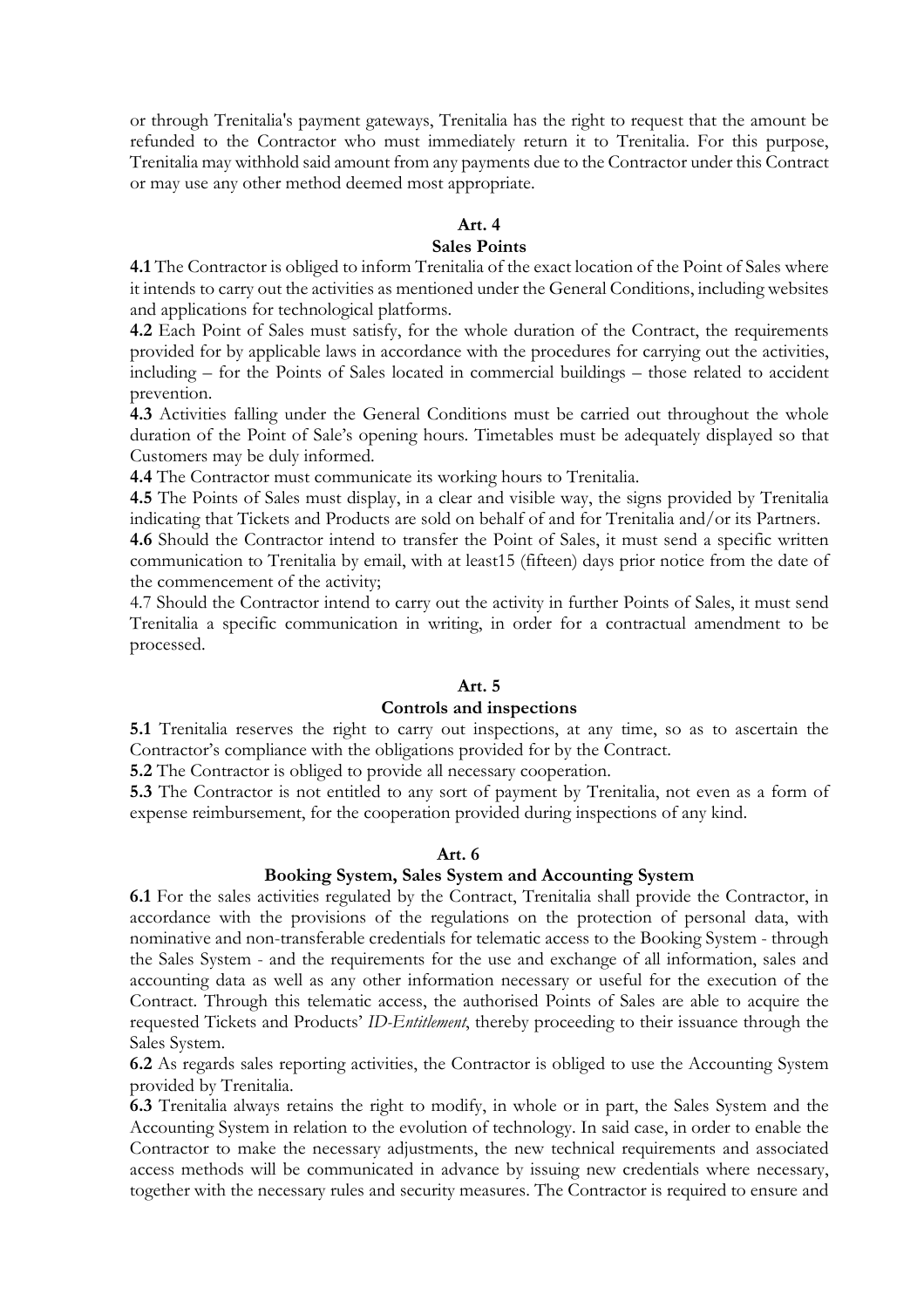guarantee the requested adjustments also with reference to its own technological equipment and associated links prior to any change becoming operational.

### **Art. 7**

#### **Commission**

**7.1** For the sale of the Tickets and Products, as well as for the performance of the activities specifically provided for, Trenitalia shall pay the Contractor a commission (net of VAT), calculated in accordance with the Contractor's Remuneration Table. This commission is calculated as a percentage of the value of the Tickets and Products sold by the Contractor, to be calculated in accordance with the Accounting System. Trenitalia will not pay any commission related to cancelled Tickets (Paper coupon or ticketless)

**7.2** Commission will be paid in the manner established by Trenitalia.

**7.3** The commission is subject to VAT according to the tax laws in force.

**7.4** The invoice for the commission shall be filled in and issued electronically by Trenitalia in the name and on behalf of the Contractor on the basis of a specific mandate signed by the Contractor himself and containing the authorisation to issue and transmit the invoice in question on their behalf to the Interchange System (SdI) of the Tax Office, in accordance with the tax legislation in force and as set out in the Accounting Instructions, in which, in particular, the numbering range to be attributed to the invoices shall be indicated. The Contractor must comply with the above mentioned. Accounting Instructions, which will be provided separately and are an integral part of this contract.

**7.4 Bis** Should the Contractor decide not to authorise Trenitalia to carry out the operations referred to in the previous point (7.4), the payment of the commission shall not be made in the manner provided for in Article 12.3 below (financial deduction by the Contractor) but shall be paid by Trenitalia within the month following receipt of the invoice issued by the Contractor.

**7.5** If the Contractor is excluded from the obligation of electronic invoicing under the legislation in force (e.g. contractors who have opted for the adoption of the flat-rate scheme pursuant to Article 1, paragraphs 54 to 89, of Law No. 190 of Law no. 190 of 23 December 2014 or of the system of advantage pursuant to Article 27, paragraphs 1 and 2, of Decree-Law no. 98 of 6 July 2011, converted, with amendments, by Law no. 111 of 15 July 2011) the invoice shall be issued by the Contractor in "paper" format and the conditions set out in Article 7.4.bis above shall apply. To this end, the Contractor shall attach to the contractual documentation a special declaration indicating the tax regime to which it belongs.

**7.6** Should the registered office of the company be outside the Italian territory, a self-invoicing procedure is set up by Trenitalia.

### **Art. 8**

#### **Agency Fee**

**8.1** The Contractor has the right to directly request a specific fee from Customers in the form of Agency Fees.

**8.2** The Contractor is obliged to inform Customers in advance, in a clear and adequate manner, that Agency Fees are to be paid for the specific activity requested, for the service, or where applicable, including for the simple conclusion of the purchase.

To this end, the Contractor must make a specific list available for Customers showing the amounts provided for as Agency Fees distinguished by each type of activity, service and, where applicable, including for the simple conclusion of the purchase.

**8.3** The payment of Agency Fees must be documented through a specific separate receipt.

#### **Art. 9**

#### **Posto Click**

**9.1** The Posto Click system, where available, provides for the Contractor to collect, in accordance with specific operational indications supplied by Trenitalia in this regard, the Customers' Ticket price and additional fee.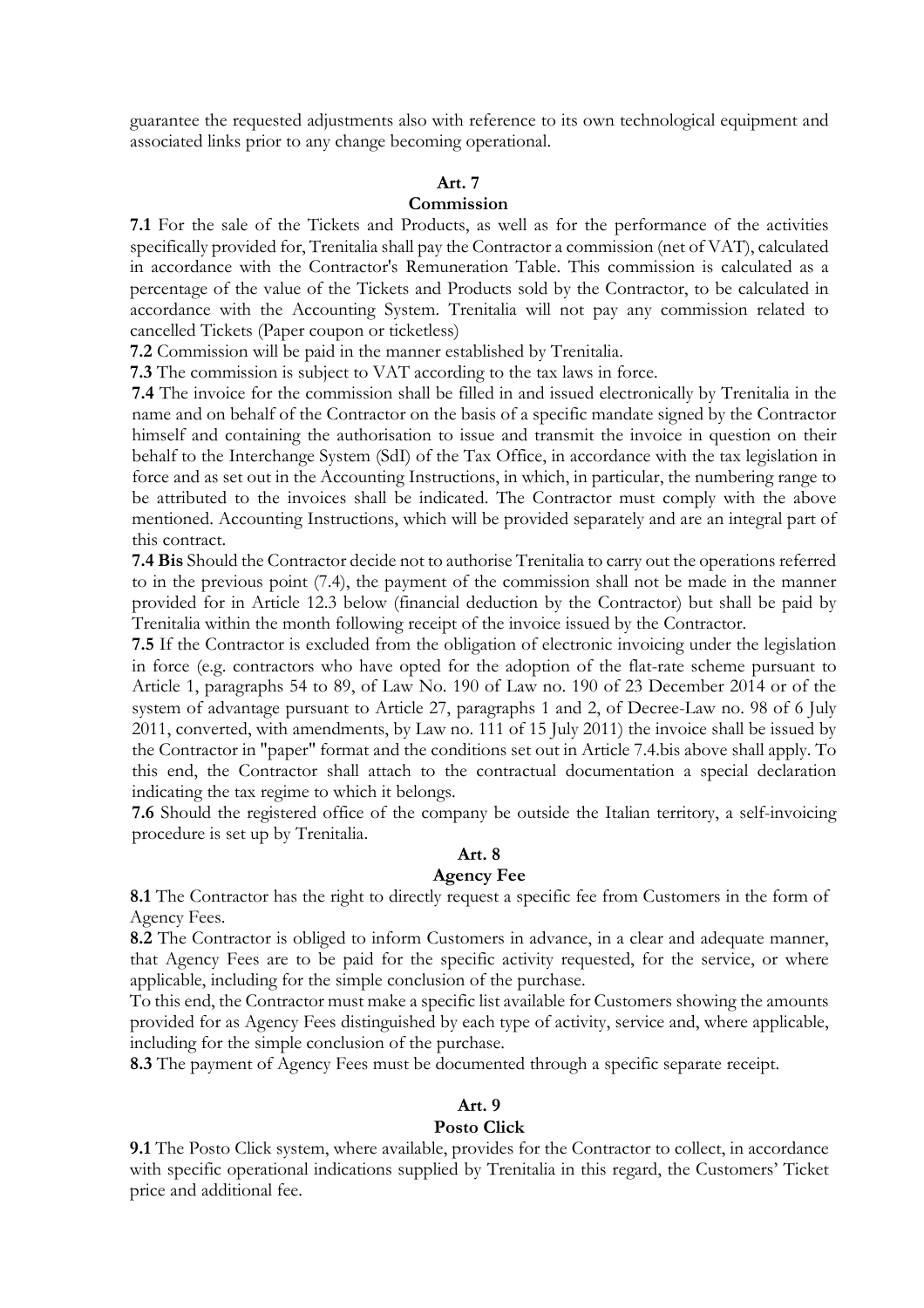**9.2** This additional fee is established by Trenitalia, which reserves the right to modify it during the Contract's validity period, by means of a written communication. Upon the entry into force of these General Terms and Conditions, the additional fee shall amount to  $\epsilon$ 1.50 (Euros one/50), VAT included. From this amount, the Contractor shall withhold a fee for the collection service of  $€1.00$  (Euros one/00), VAT included, for each transaction concluded. The amounts collected by the Contractor for carrying out the collection service as mentioned under the "Posto Click" system, do not give rise to the right to the payment of commissions as mentioned under Art. 7 but contribute towards establishing the amounts to be guaranteed with a guarantee.

#### **Art. 10**

#### **Guarantee**

**10.1** Trenitalia reserves the right, depending on the Sales System and the sales method chosen by the Contractor, to request a guarantee (cash deposit/bank guarantee), for the precise fulfilment of the obligations undertaken with the Contract for its entire period of validity. If requested by the Contractor and subsequently approved by Trenitalia, it is possible to provide a single guarantee for the exact fulfilment of the obligations assumed under more than one Contract, signed by the same Contractor and governed by these Conditions, for the entire period of validity of the same. Trenitalia must receive this guarantee by no later than 60 (sixty) days from the date of Trenitalia's acceptance of the Partnership Proposal, with no possible delay. In this case, the Contractor undertakes to provide a surety on first request, issued by a leading Bank or Insurance Agency (that has been approved by Trenitalia), or other form of guarantee in any case in favour of Trenitalia, to the extent communicated by the latter. The amount of the guarantee is calculated as a percentage rate that shall not, in any case, be less than 6% of the proceeds collected by the Contractor during the previous year, net of the amounts paid directly to Trenitalia through bank systems (e.g. POS), on the basis of the results of economic and financial analyses carried out by a rating company on behalf of Trenitalia. In case of new contractors for which it is not possible to refer to the proceeds of previous years, the guarantee for the first year shall refer to a value of annual proceeds established by Trenitalia.

**10.2** Should the guarantee, calculated in accordance with the previous paragraph, turn out to be higher than 100.000 (one hundred thousand/00) Euro, the Contracting Party, with its registered office in Italy, has the right to request from Trenitalia a reduction in the amount, agreeing with Trenitalia a more frequent payment of the earnings, but in any case adequate to cover Trenitalia's credit risk.

**10.3** The guarantee must have the characteristics in use at Trenitalia and must be provided according to Trenitalia's requirements.

**10.4** In the fourth quarter of each year, Trenitalia reserves the right to re-evaluate the adequacy of the guarantee presented by the Contractor, based on its economic and financial situation and/or the income received by it through the Sales System in the previous 12 (twelve) months. Should the income result in an increase equal to or greater than 10% compared to the previous period, Trenitalia reserves the right to proportionally adjust the amount of the guarantee for the remaining period of validity of the Contract, except in cases where the adjustment amount is equal to or less than 10% of the existing guarantee amount or equal to or less than  $\epsilon$  2,000 (two thousand). The adjustment must be made within 60 (sixty) days from the date of Trenitalia's request.

**10.5** Trenitalia reserves the right to request from the Contractor, at any time, an increase in the amount of the guarantee, if the Contractor's economic and financial situation deteriorates or if there is a significant increase in income that is not covered by the existing guarantee.

**10.6** At the end of each year, the Contractor has the right to ask for the amount of the guarantee to be verified.

**10.7** Should proceeds, interest on arrears, penalties as mentioned under Art. 18 not be paid or should any other payment obligation toward Trenitalia be violated, the latter shall liquidate the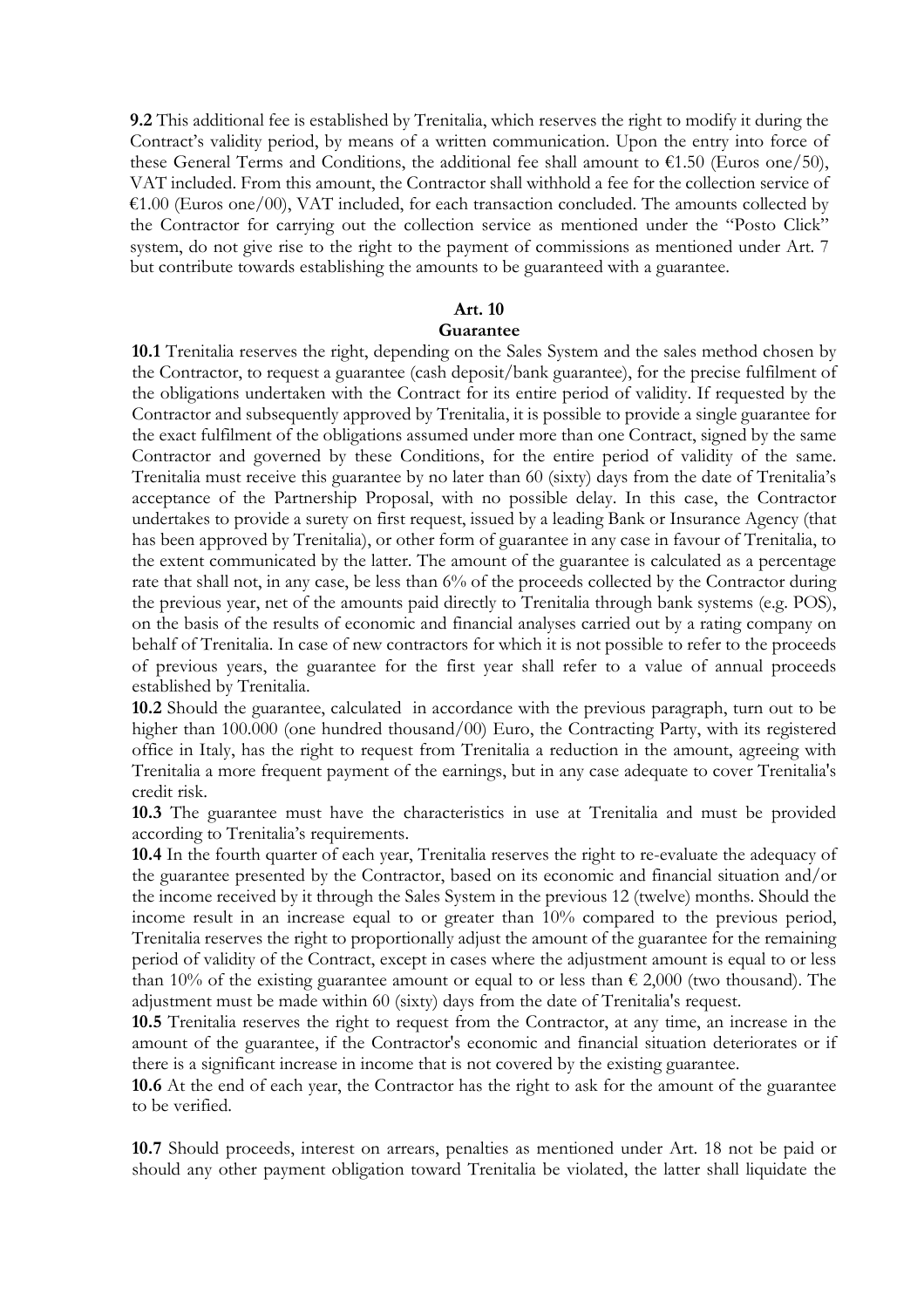guarantee in the amount corresponding to what is due, it being understood that the Contractor has the obligation to replenish it within the terms that shall be indicated.

**10.8** The guarantee shall be released, in a single payment, after the Contractor's full payment of all debts arising from the execution of the Contract.

**10.9** Should the Contracting Party make use of technological platforms for the management of settlement payment transactions and amounts due according to these General d Conditions, a guarantee may be required or reviewed, if already provided.

### **Art. 11**

### **Stock and Storage**

**11.1** This article applies to Contractors whose Sales System provides for the possibility of using Coupons for the issue of Tickets and Products. Trenitalia, in accordance with its own procedures and rules, shall deliver at its own care and expense, upon specific request, a Stock quantity of paper coupons (ATB) and travel memos coupons (K3), which the Contractor is obliged to enter immediately into the Sales System. At the Contractor's request, Trenitalia shall replenish the initial Stock provided, where necessary. At least 15 (fifteen) days must pass since the last delivery before the Stock can be replenished. Supplies requested prior to this deadline may be charged to the Contractor.

**11.2** Trenitalia shall deliver the paper coupons requested by the Contractor needed to replenish the Stock within 5 (five) working days from Trenitalia's authorisation to supply, after verifying the actual quantity of Tickets sold in the period.

**11.3** The transport document accompanying the package must indicate the effective delivery of the same package to the Contractor's representative, who, besides signing the same transport document upon receipt, must also specify his/her personal details and specific role.

**11.4** Any complaints concerning the integrity of the package must be filed by the Contractor upon receipt of the package exclusively through a note on the transport document's margin. In this case, the Contractor can refuse to accept the delivery of the package and re-send the package back to the sender, keeping a copy of the transport document with the note explaining the reasons for refusing the package and informing Trenitalia immediately.

**11.5** On accepting the package, the Contractor, within a peremptory deadline of 2 (two) working days following the date of receipt and on penalty of loss of right, is entitled to send observations to Trenitalia on the content of the package; Trenitalia, on carrying out the necessary controls, shall follow up with appropriate operational information with reference to the observations received.

**11.6** Once the peremptory deadline referred to in the preceding paragraph has expired with no issues, the Contractor is obliged to carry out the Upload of paper coupons (ATB) and travel memos coupons (K3), always by means of the above-mentioned computerised supply management procedure. The Contractor shall remain liable pursuant to what is provided for by these General Terms and Conditions and without the possibility of subsequent claims.

**11.7** Any delay in the Upload of the paper coupons (ATB) and travel memos coupons (K3) shall give Trenitalia the right to impose the penalty as mentioned in the following Art. 18, paragraph 2. **11.8** The Contractor undertakes to safeguard the Stock delivered and all the accounting documents provided for by the regulations issued by Trenitalia with the utmost diligence by taking all necessary precautions. It is forbidden to transfer the Stock provided by Trenitalia to third parties. **11.9** In particular, the Contractor shall be responsible for any shortfall. The Contractor must therefore notify Trenitalia within three days of becoming aware of any shortfall in the coupons, providing any related evidence available. In the absence of such evidence, the Contractor shall pay the amount of  $\epsilon$ 50.00 (fifty/00) for each missing paper Coupon (ATB) and for each roll of the travel memos coupons (K3).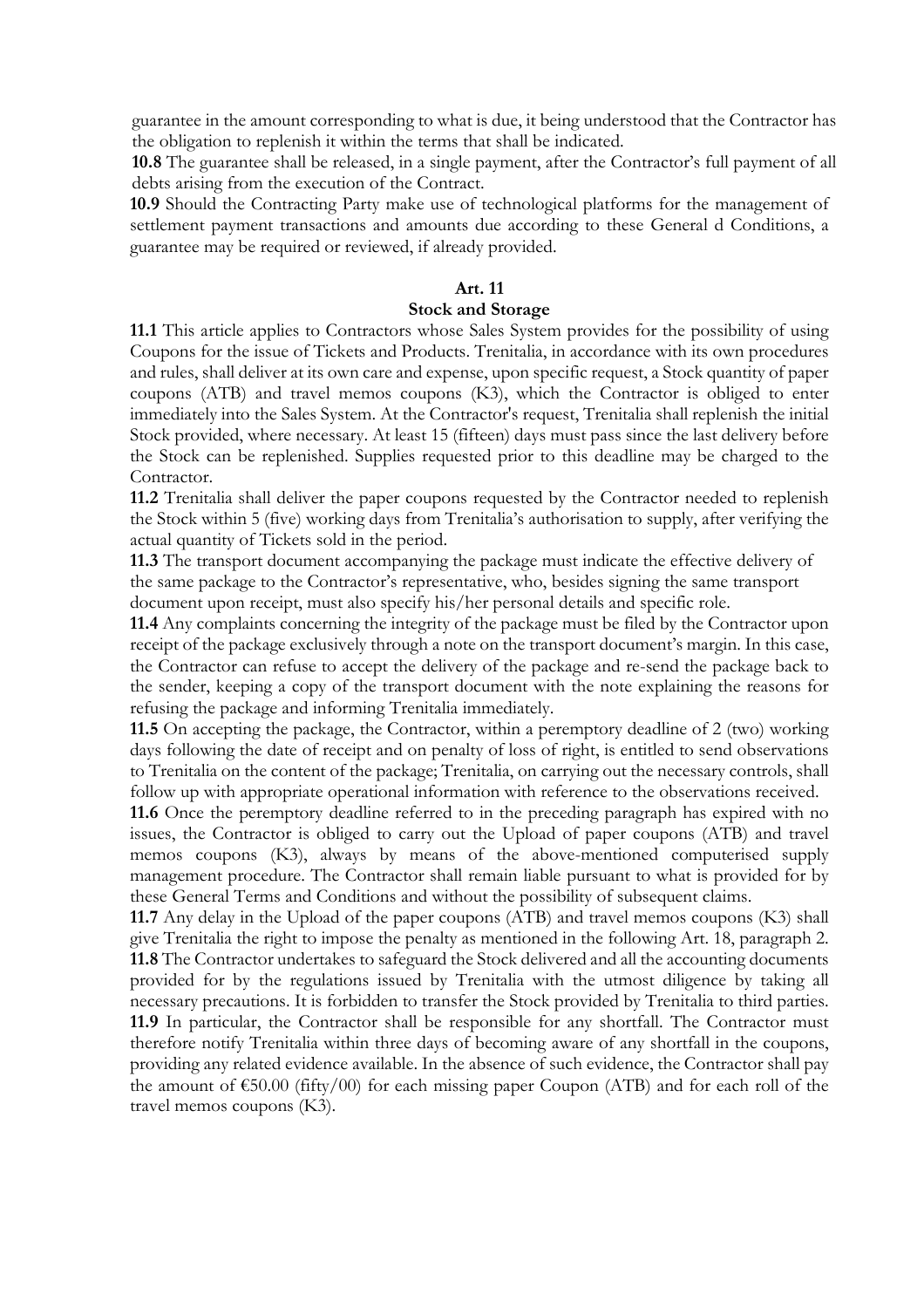### **Art. 12**

#### **Payment of proceeds**

**12.1** The Contractor undertakes to pay Trenitalia the proceeds collected from the sale of Tickets and Products, with the exception of those already paid directly to Trenitalia through bank systems usable for Customers' payments.

**12.2** The proceeds to be paid for the sale of Tickets and Products are indicated by the Accounting System.

**12.3** The payment, after the deduction of commissions that are withheld directly by the Contractor, must be carried out according to the procedures established by Trenitalia and/or in the Partnership Proposal.

#### **Art. 13**

#### **Interest on arrears**

**13.1** In case of delayed payment of the proceeds deriving from the sale of Tickets and Products with reference to the essential terms provided for in the Contract, should said payment be deferred as regards sales, the Contractor must pay Trenitalia interest on arrears, unless it is able to demonstrate that it is not responsible for the fact. Said interest on arrears shall be aligned to the rate established by applicable laws to safeguard competition and market protection, implementing Community Directives regulating the matter: the interest for late payment shall be calculated according to the provisions of Art. 5 of Legislative Decree No. 231 of 09/10/2002 and charged to the Contractor annually.

### **Art. 14**

### **Accounting**

**14.1** For the management of accounting, the Contractor must make use of the Accounting System and comply with the accounting rules established by Trenitalia.

**14.2** Trenitalia has the right to verify the Contractor's compliance with the accounting rules as mentioned under the previous paragraph within 3 (three) years from the date of receipt of the accounting documentation.

**14.3** Should a discrepancy be found between the Contractor's and Trenitalia's accounting results, the Parties shall jointly carry out the necessary checks so as to arrive at shared accounting results within 30 (thirty) days from Trenitalia's notification of the irregularity. Upon expiry of this period, should the Parties not have arrived at shared accounting results, the Contractor must pay Trenitalia the amounts due according to the latter's accounts, without prejudice to the right to the repayment of sums that were unduly paid.

# **Art.15**

# **Trenitalia's obligations**

**15.1** Trenitalia must provide the Contractor with:

a. The information necessary to fulfil the Contract;

b. The Stock, as requested.

Moreover, Trenitalia undertakes to:

- a) Communicate, on its websites, the occurrence of events of particular gravity (such as, by way of example, railway personnel strikes and accidents) that alter the regular railway service;
- b) Communicate, with due notice, variations in the offer on one or more specific routes;
- c) Organise free training courses necessary for the training and updating of sales personnel;
- d) Insert the Contractor's name in the Distribution Network list, which Trenitalia undertakes to publish on its own information channels for Customers, taking care to update the relative identification data based on the information provided by the Contractor.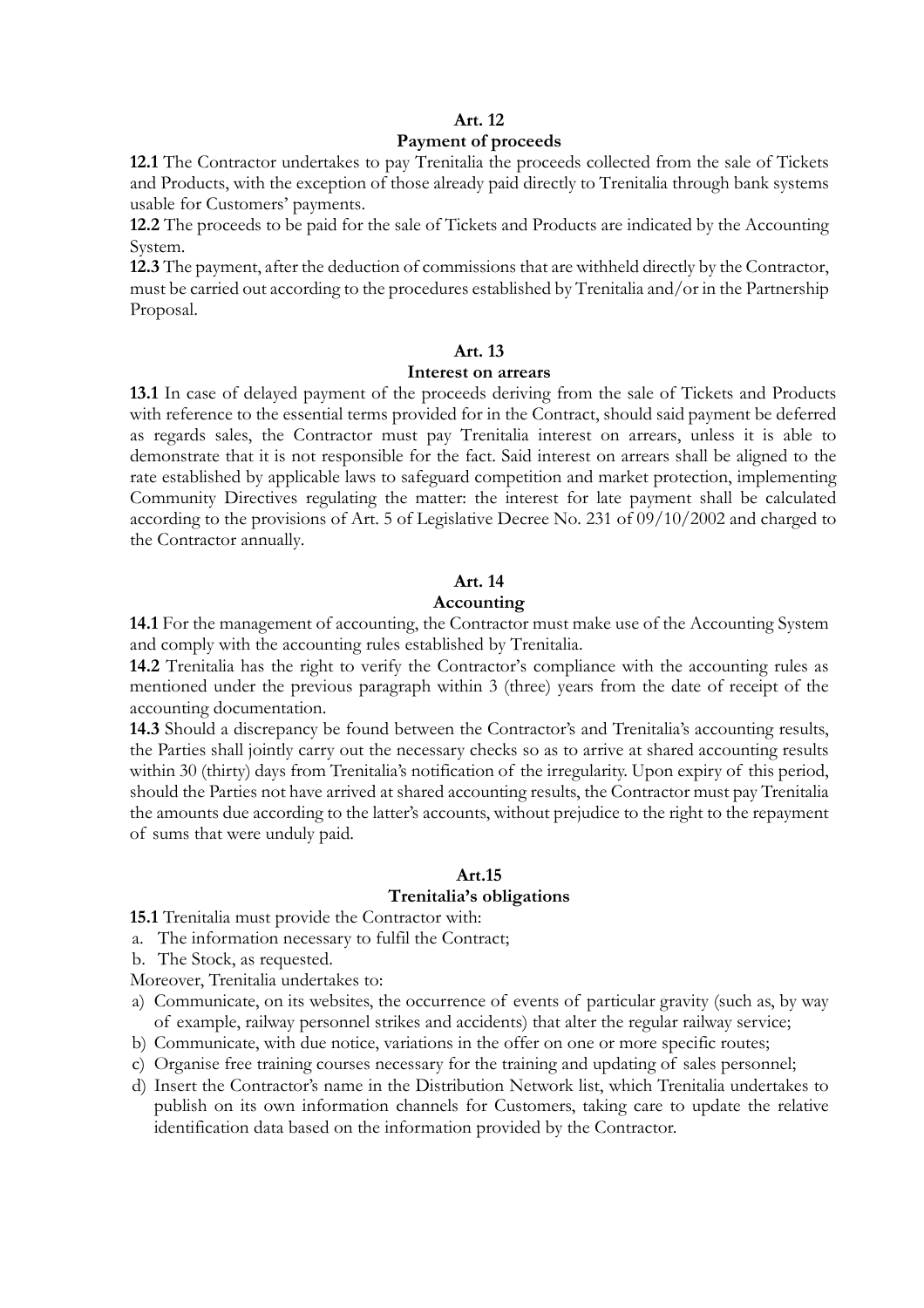### **Art. 16**

### **Transfer, Subcontracting and Affiliates**

**16.1** It is expressly forbidden for the Contractor to transfer the Contract in whole or in part, even temporarily.

**16.2** The Contractor can partially subcontract the remit that is the object of the Contract, upon Trenitalia's express written authorisation. To this end, the Contractor must send Trenitalia a specific written request, annexing the possible documentation certifying the Subcontractor's possession of all technical and financial requirements for carrying out the activities as mentioned in the Contract.

Moreover, the request must also contain the Contractor's express obligation to keep Trenitalia duly informed, for the whole duration of the Contract, of possible changes in the Sub-contractor's above-mentioned requirements.

**16.3** The Contractor may avail itself of the Affiliate's activities, subject to Trenitalia's express written authorisation. For this purpose, the Contractor must send Trenitalia a specific written request in which the description of the activities to be carried out by the Affiliate must be indicated together with any other element useful for identifying the Affiliate.

**16.4** The above-mentioned authorisations do not alter in any way the Contractor's contractual obligations and responsibilities, who remains fully and exclusively liable towards Trenitalia for the correct execution of the remit assigned, also with reference to the activities carried out by the Subcontractor and/or the Affiliate.

**16.5** The Contractor undertakes to obtain the Sub-contractor's written consent for Trenitalia to carry out the necessary inspections and controls so as to verify the correct execution of services under the subcontractor's remit. Failure to provide such prior written consent precludes the subcontracting.

### **Art. 17**

#### **Exclusive rights**

**17.1** The remit under the Contract is not entrusted to the Contractor exclusively. Therefore, Trenitalia has the right to sell Tickets and Products directly, or through its own Distribution Network, entrusting the same remit also to other parties operating in the same zone.

In such cases, the Contractor shall not be entitled to any right or claim.

**17.2** The Contractor may, directly or indirectly, handle the business of other companies in competition with Trenitalia, it being understood that it must act with loyalty and in good faith toward Trenitalia and to safeguard the latter's interests.

### **Art. 18**

#### **Penalties**

**18.1** Trenitalia is entitled to apply a penalty in proportion to the seriousness of the breach, up to a maximum of 20% of the amount of the commission accrued in the twelve months before the event occurred, to the Contractor, in the following cases:

- a. issue of Tickets and Products in violation of the provisions, regulations and commercial rules established by any means by Trenitalia, including failure to comply with the provisions of art. 3.1, letter c;
- b. violation of the obligation to provide information to customers pursuant to art. 3.1 letter b;
- c. violation of the obligations set out in letter i, n, o, r, s, t, of art. 3.1 and paragraphs 2 and 3 of art. 8;
- d. delayed or irregular payment of the sums due to Trenitalia;
- e. shortfall or other irregularity found in the accounts;
- f. use of trademarks, logos, symbols, photos, images, names, themes of Trenitalia, of companies belonging to the Ferrovie dello Stato Italiane Group or of other Partners in violation of the provisions of art. 26, paragraphs 1 and 2.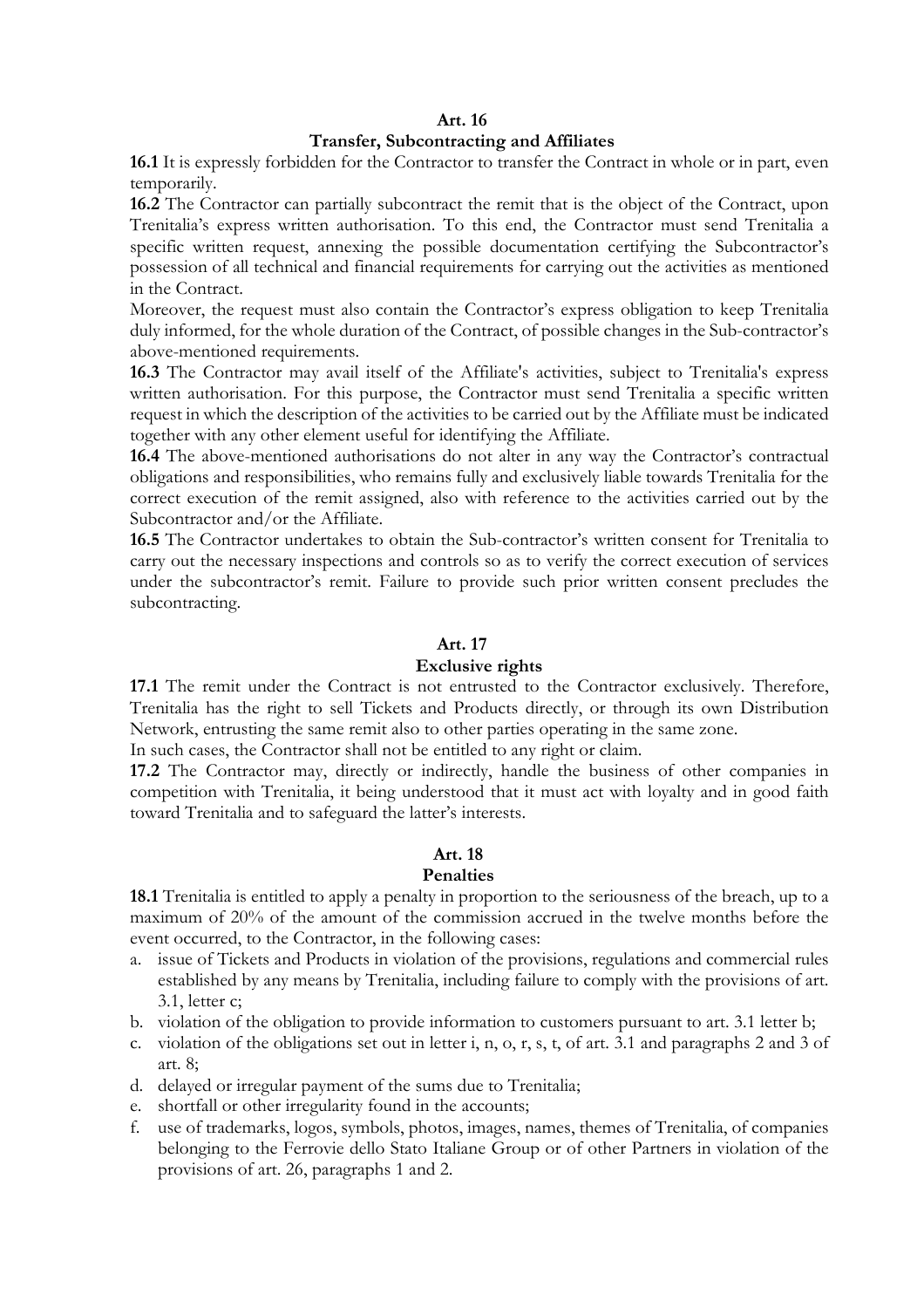**18.2** Should the Contractor not comply with the obligation to carry out the Upload of the Stock within the timeframe laid down in the preceding Art. 11, Trenitalia reserves the right to impose a penalty of  $\epsilon$ 6.00 (Euros six/00) for each day of delay.

**18.3** Trenitalia, upon verifying the above-mentioned violations, shall immediately impose the aforementioned penalties, and shall notify the Contractor by means of PEC or registered letter with advice of delivery, anticipating it by e-mail. The Contractor, within 3 (three) working days from the date of receipt of the above-mentioned notification, may provide Trenitalia with opportune justifications, which if deemed valid by Trenitalia, shall be sufficient to re-establish the ex ante situation, through Trenitalia's cancellation of the penalties imposed.

**18.4** The total penalty amount shall not, in any case, exceed 20% (twenty percent) of the amount of commissions accrued in the year prior to the one in which the last event that gave rise to the application of penalties occurred. In the case of new contractors, for which it is not possible to refer to commissions accrued during the previous year, the maximum amount of applicable penalties for contractual violations may not exceed Euros 5,000.00 (five thousand/00).

**18.5** This is without prejudice to the right to compensation for any further damages.

### **Art. 19**

### **Interruption of Sales System connection**

**19.1** Without prejudice to the provisions of art. 18 above regarding the application of penalties, Trenitalia shall also have the right to prevent the Contractor from connecting electronically to the Sales System:

- a. for breach of the obligations laid down in art. 3.1 letters b, c, d, e, h, i, m, n, o, r, s, t;
- b. in the event of a delay of more than 3 (three) days in the payment of the sums collected with respect to the deadlines set by Trenitalia;
- c. in the event of non-payment of the amounts due as a penalty;
- d. upon the occurrence of any of the events indicated in art. 20 below;
- e. in the event of failure to provide or adjust the guarantee within the terms set out in art. 10.4;
- f. for use of trademarks, logos, symbols, photos, images, names, themes of Trenitalia, of companies belonging to the Ferrovie dello Stato Italiane Group or of other Partners in violation of the provisions of art. 26, paragraphs 1 and 2.

**19.2** The restriction shall become effective after Contractor is specifically notified by means of PEC or registered letter with advice of delivery, anticipated by e-mail, sent pursuant to the following Art. 25, paragraph 3. Links shall be re-established starting from the day after the date that Trenitalia confirms that the breach has ceased, with the exception of those cases in which the breach resulted in the rescission of the Contract.

#### **Art. 20**

#### **Express termination clause**

**20.1** The Contract shall be automatically terminated under art. 1456 of the Italian Civil Code, in any of the following cases:

- a. breach of the obligations laid down in art. 3.1, letters b, c, d, e, h, i, m, n, o, r, s, t;
- b. imposition of penalties in excess of the provisions of art. 18, paragraph 4;
- c. omission or delay in the payment of the income earned occurred for at least 3 (three) times, even if not consecutive, during the duration of the Contract;
- d. violation, for at least 3 (three) times even if not consecutive during the duration of the Contract, of the obligations provided for by the accounting rules issued by Trenitalia pursuant to art. 14;
- e. violation, for at least 3 (three) times, even if not consecutive during the duration of the Contract, of the obligations set out in art. 11;
- f. sub-contracting without the authorisation of Trenitalia referred to in art. 16;
- g. violation of the prohibition on the transfer of receivables laid down in art. 23;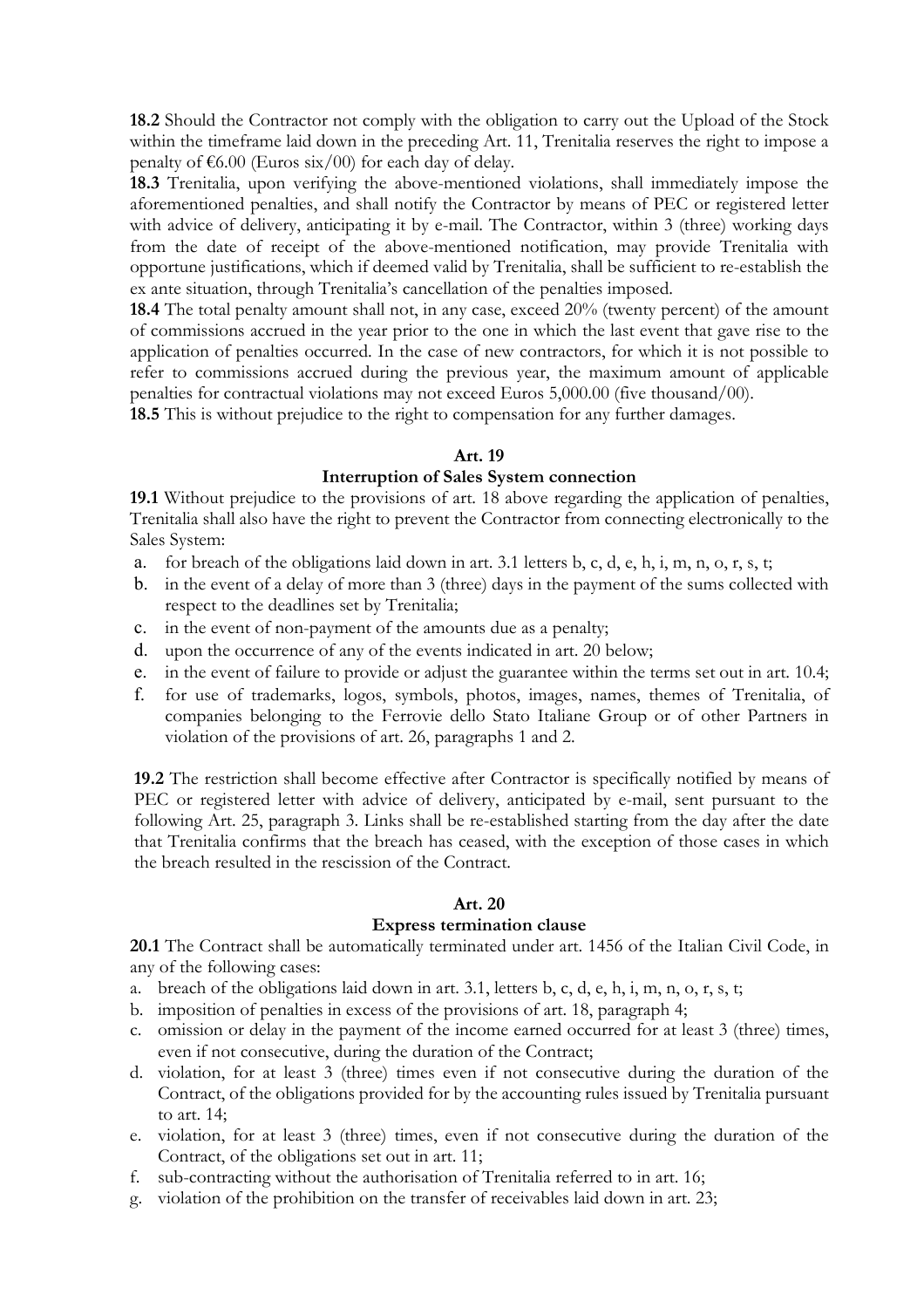- h. breach of the obligation of confidentiality laid down in art. 24;
- i. placing of the Contractor in bankruptcy or other insolvency proceedings;
- j. breach of the obligation to act loyally and in good faith towards Trenitalia;
- k. use by the Contractor of trademarks, logos, symbols, photos, images, names, themes of Trenitalia, of companies belonging to the Ferrovie dello Stato Italiane Group or of other Partners in violation of the provisions of art. 26, paragraphs 1 and 2.
- l. breach of obligations under art. 27;
- m. failure to provide or adjust the guarantee within the agreed terms referred to in art.10;
- n. failure to authorise the debiting of the Contractor's current account with the amount owed to Trenitalia by way of payment of income or revocation of such authorisation referred to in art.12;
- o. breach of obligations under art. 8;
- p. the persistence for more than 30 (thirty) days of the conditions that led to the denial of the electronic connection referred to in art. 19 letters a and b above;
- q. failure to comply with the provisions of art. 28;
- r. failure to comply with the provisions of art. 29.
- s. transactions with Entities that can be traced back to countries subject to restrictive measures, in the light of the requirements of Italian and European legislation for the fight against criminal phenomena such as money laundering and the financing of international terrorism.

**20.2** The decision to make use of the express rescission clause shall be communicated by means of PEC or registered letter with advice of delivery, anticipated by e-mail.

#### **Art. 21**

#### **Duration, renewal and entry into force**

**21.1** The Contract shall be effective from the date on which it is signed up to the fourth year following its conclusion. At the end of the fourth year, it shall be tacitly renewed from year to year, for a maximum of 2 (two) years, unless terminated by Trenitalia by PEC or by registered letter with return receipt at least 30 (thirty) days prior to its expiry.

#### **Art. 22**

#### **Unilateral change of the General Conditions, Escape clause**

**22.1** The Parties expressly agree that Trenitalia has the right to unilaterally modify - at any time and at its own discretion - these General Conditions by giving specific notice to the Contracting Party in accordance with the procedures in use.

**22.2** In view of the provisions of the preceding paragraph, the Contractor can withdraw from the Contract where it does not accept the changes possibly made by Trenitalia to these General Conditions. Withdrawal must be communicated to Trenitalia by means of PEC or, in case the registered office of the Contractor is outside Italy, by registered letter with advice of delivery within 30 (thirty) days from the notification to the Contractor of the changes made in accordance with the procedures in use.

**22.3** Regardless of the above, each Party may withdraw from the Contract with at least 30 (thirty) days' notice. The withdrawal must be communicated by the party that intends to exercise this faculty by certified e-mail or, if the registered office of the Contractor is outside Italy, by registered letter with proof of receipt.

**22.4** In case of withdrawal, Trenitalia shall only pay the Contractor the commission accrued up to the effective date of withdrawal.

#### **Art. 23**

#### **Non-transferability of credits**

**23.1** Credits deriving from contracts entered into with the companies of Gruppo Ferrovie dello Stato Italiane may be the object of transfer or delegation or mandate for collection or any other provision (in this Article called "Transfer") in favour of Fercredit Servizi Finanziari S.p.A. – a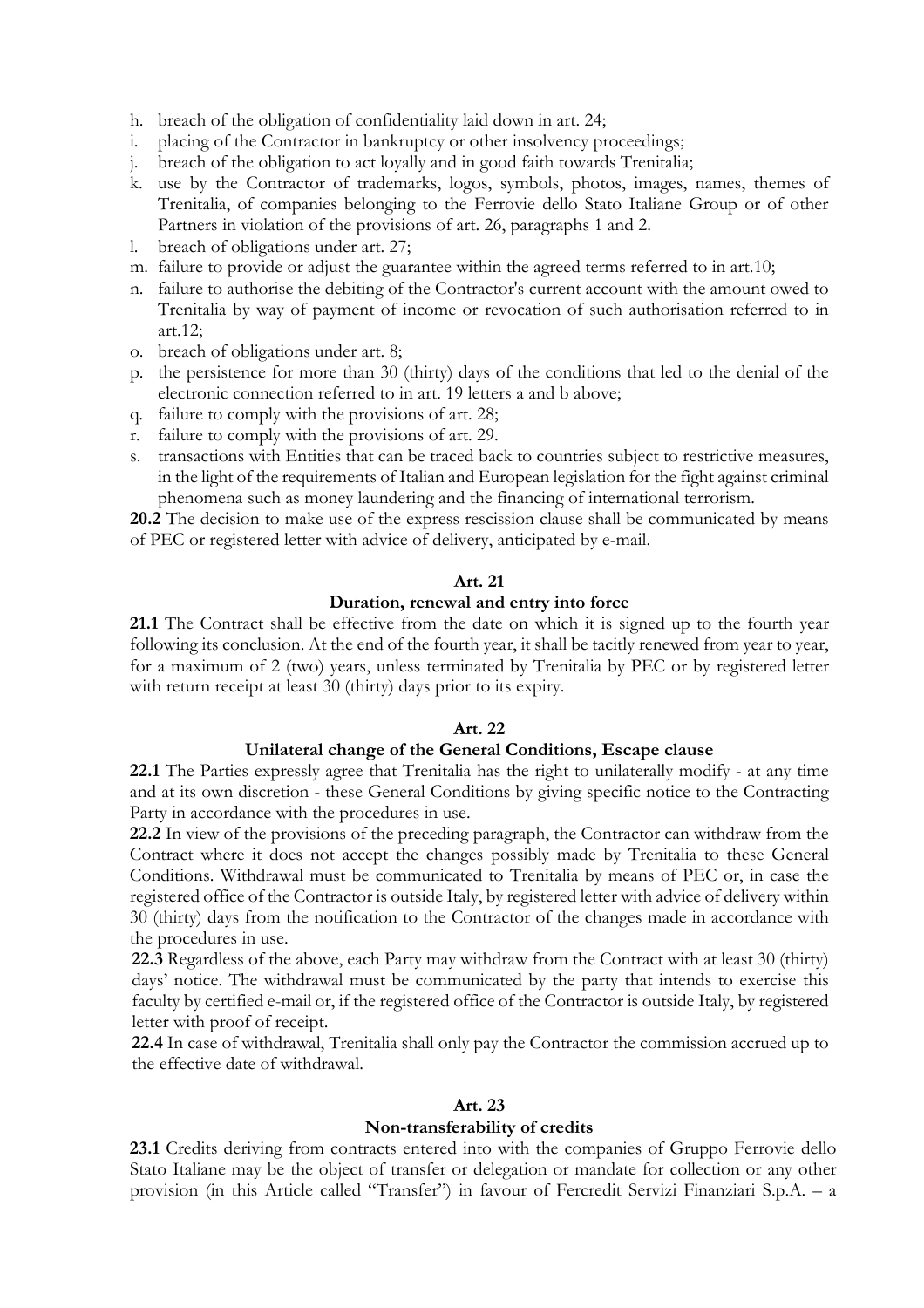company of the Gruppo Ferrovie dello Stato Italiane, or to bank and financial intermediaries authorised and monitored by Banca d'Italia.

**23.2** Within 20 (twenty) days from receiving the notice of the Transfer, the Gruppo Ferrovie dello Stato Italiane company concerned can submit an explicit reasoned refusal. In any case, the Gruppo Ferrovie dello Stato Italiane company that has been notified of the Transfer can submit to the transferee all the objections raised against the transferor on the basis of the Contract entered into with the same.

#### **Art. 24**

#### **Confidentiality clause**

**24.1** The Contractor undertakes to observe and to oblige its personnel to observe, as well as any possible Subcontractors and Affiliates, the obligation of confidentiality on all the information provided by Trenitalia during the execution of the Contract.

The Contractor, therefore, shall not disclose such information and shall guarantee the utmost confidentiality toward third parties concerning data, information, knowledge, documents as well as studies, processing or analyses of which it has become informed during the performance of activities under the Contract. Furthermore, the Contractor undertakes to guarantee the correct custody of the information provided by Trenitalia and to allow access to the same only and exclusively to the subjects directly involved in the execution of the Contract.

**24.2** The Contractor undertakes to comply with this obligation for the whole duration of the remit and including after the expiry of the Contract, until such time as the said information becomes public domain.

#### **Art. 25**

#### **The Parties' domiciles and Communications**

**25.1** Unless otherwise provided for by contract, the Parties' legal domicile shall electively be established at their respective registered offices.

**25.2** The Contractor undertakes to provide Trenitalia with all the information requested for the Contract's activation (such as for example, its fiscal domicile, its fiscal identification code, etc.).

Any changes must be promptly communicated to Trenitalia in the manner specified in the following paragraph 3.

**25.3** Communications, unless specific submission procedures are expressly indicated within these General Conditions, must be sent via e-mail to the address indicated in the Partnership Proposal and are understood to be received and acquired the moment they arrive at the afore mentioned address.

**25.4** To this end, the Contractor undertakes to communicate its e-mail address and any possible subsequent changes to it.

**25.5** The Contractor also undertakes to regularly check the e-mails sent by Trenitalia and to keep its e-mail box in a state of efficiency, so as to allow the regular inflow and outflow of e-mails. It is understood that, in any case, communications must be carried out using suitable methods to ensure the integrity of the data transmitted, as well as, where necessary, their confidentiality and/or secrecy.

### **Art. 26**

#### **Trademarks, distinguishing marks**

**26.1** The Contractor, except as provided for in art. 3.1 letter a and art. 4.5, is not entitled to use any trademark, logo, symbol, photo, image, name, theme of Trenitalia, of the companies belonging to the Ferrovie dello Stato Italiane Group and of the railway companies and Trenitalia Partner companies.

**26.2** The Contractor acknowledges that they have been granted rights exclusively related to the sale of the Tickets and the Products and that they have not been granted any other right to use and exploit the trademark, logo, symbol, photo, image, name or theme of Trenitalia, the companies of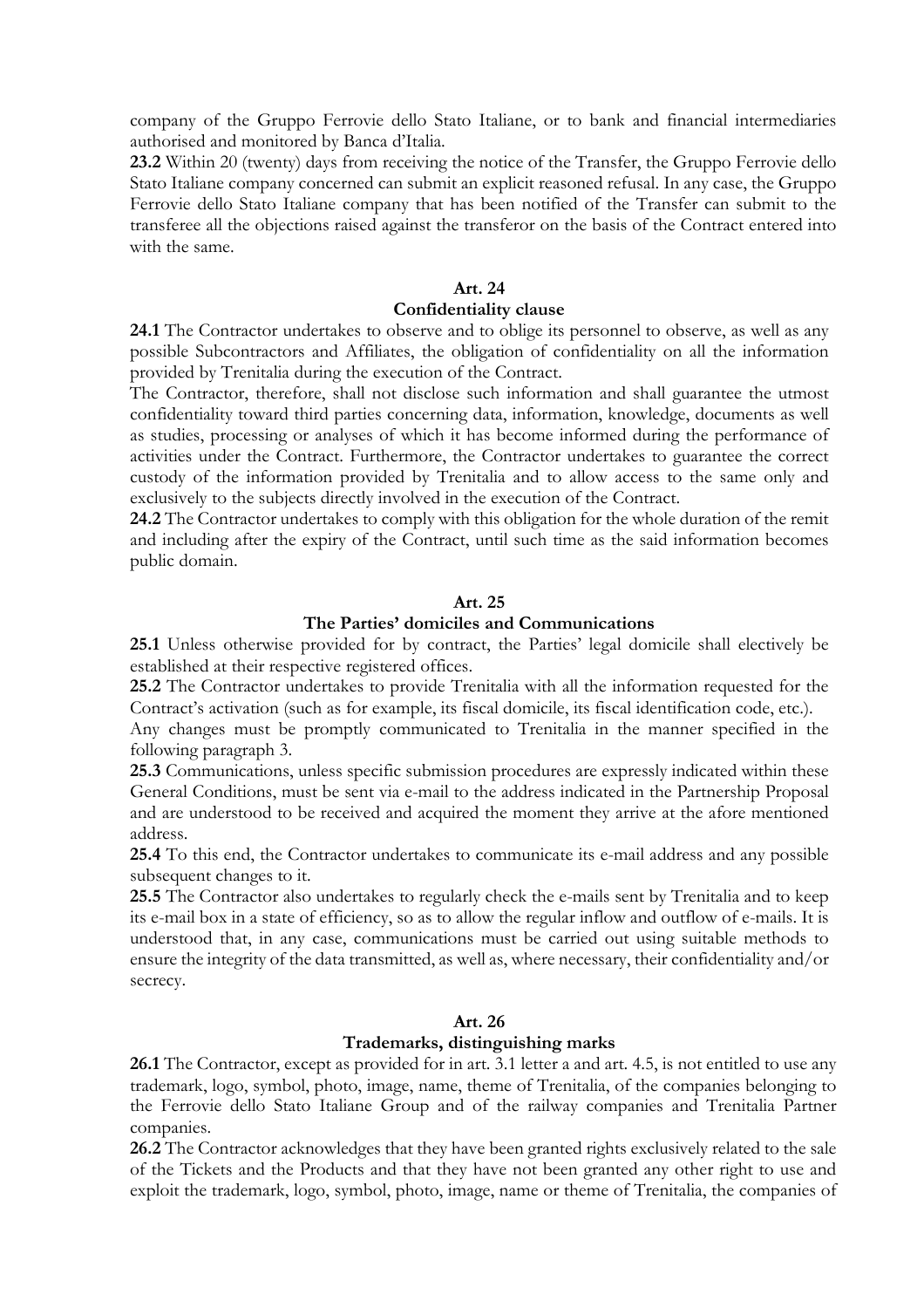the Ferrovie dello Stato Italiane Group or other Partners: therefore, no provision of the General Conditions and of the Contract may be interpreted in a manner contrary to the above.

### **Article 27**

### **Integrity clause**

**27.1** The Contractor declares, guarantees and ensures that in carrying out the activities covered by the Contract, including the related activities it:

1. will comply with the principles of loyalty, correctness, integrity and transparency;

2. shall operate in full compliance with all applicable laws, rules and regulations and shall not engage in any conduct that may in any way constitute the offences referred to in Legislative Decree No. 231/2001, as amended, and in any case, by way of example but not limited to, manslaughter, negligent personal injury, fraud, corporate crimes, tax crimes, money laundering, self-laundering, embezzlement, extortion, corruption, trafficking in unlawful market influence and other criminal offences relating to crimes against the public administration and property;

3. shall observe, ensuring compliance - following adequate disclosure - by its officers, employees, as well as agents, consultants, representatives, subcontractors and sub-subcontractors employed for the purposes of the execution of the Contract, for the entire duration of the Contract, all applicable anti-corruption laws and regulations, including, but not limited to, Legislative Decree No. 231/2001, as amended. In particular, and in accordance with these regulations, the Contractor undertakes to refrain, in the performance of activities connected with the Contract (a) from offering, promising, giving, directly or indirectly, including through a third party, money or other benefits, advantages or favours, unduly to a Public Official or a Person in Charge of a Public Service, for himself or others, or to any third party and (b) soliciting or accepting, directly or indirectly, including through a third party, offers of money or other benefits, advantages, bonuses, undue advantages, for themselves or others, from a Public Official, a Person in Charge of a Public Service or any third party.

**27.2** The Contractor declares and guarantees:

(a) to have read the Ferrovie dello Stato Italiane Group's Code of Ethics available at the following website: http://www.fsitaliane.it on the "The Group" section, "Governance - Code of Ethics" subsection, which is an integral part of Trenitalia's Company's Organisation, Management and Control Model pursuant to Italian Legislative Decree 231/2001 and subsequent amendments ("Model 231"), to have understood the expected ethical-behavioural principles, contents and aims and to be obliged to fully comply with the same;

(b) to have read Trenitalia SpA's Model 231, available at the following website: http://www.trenitalia.com, "Info and Assistance" section, "Ethics, Compliance and Integrity" area, to have fully understood the expected ethical-behavioural principles, contents and purposes and to be fully committed to fully comply with the same.

Breach of any of the ethical-behavioural principles and of the provisions contained in the Ferrovie dello Stato Italiane Group's Code of Ethics and/or Model 231, as well as failure to comply with the commitments set out in points 27.1 sub 1), 2) and 3) of this Article shall constitute grounds for the legal termination of the Contract, in accordance with and to the effects of Article 1456 of the Civil Code, to be exercised in the manner set out in Article 20 above (Express termination clause).

**27.3** The Contractor acknowledges that reports relevant to the terms and effects of the 231 Model, including the Code of Ethics, and the provisions of points 27.1 sub 1), 2) and 3) must be made in the manner and via the channels indicated on the company's website in the "Ethics, Compliance and Integrity" area indicated above.

# **Art. 28**

### **Transparency**

**28.1** The Contractor expressly and irrevocably: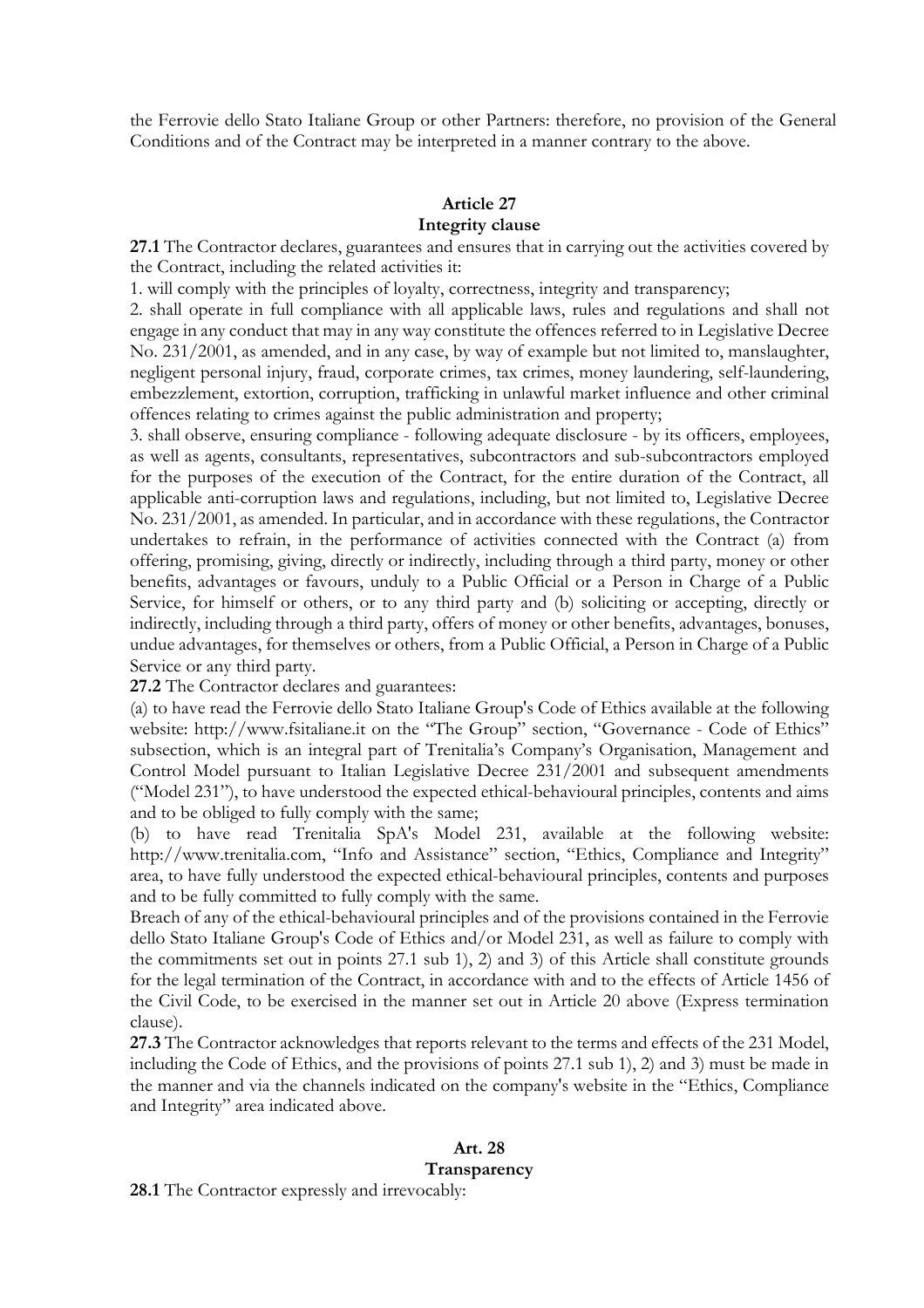- Declares that there was no mediation or other intervention by third parties for the conclusion of the Contract;
- Declares not to have paid, or promised to pay anyone directly or through associate or subsidiary companies, sums and/or other fees for intermediation or similar services and, in any case, aimed at facilitating the conclusion of the Contract;
- Undertakes not to pay anyone, on any account, sums aimed at facilitating and/or making less onerous the execution and/or the management of the Contract as regards the obligations assumed, nor, in any case, to carry out actions for the same purposes.

Should even one single declaration made pursuant to the preceding paragraph be false, or should the Contractor not comply with the commitments and obligations assumed for the whole duration of the Contract, the latter shall be automatically rescinded, pursuant to and in accordance with Art. 1456 of the Civil Code, *de facto* and due to the negligence of the Contractor who shall be liable to pay all damages arising from the rescission and cancellation from the professional register, if applicable.

#### **Art. 29**

#### **Security of information and information systems**

**29.1** In compliance with the provisions of the Ferrovie dello Stato Italiane Group regarding the security of information and IT systems, the Contractor is required to ensure the security of the IT system used for the execution of the services covered by this Contract, including the related transmission, reception, conservation and electronic sharing of all documentation attributable to the execution of the Contract.

To this end, by signing this Contract, the Contractor undertakes to:

a) comply with the following essential information security controls:

1. appoint a contact person who is responsible for the coordination of information management and protection activities and computer systems;

2. identify and respect the laws and/or regulations with relevance in terms of cybersecurity that are applicable to the Contractor;

3. ensure and guarantee that all enabled devices are equipped with regularly-updated protection software (antivirus, anti-malware, etc.);

4. ensure and guarantee that the passwords are different for each account, have adequate complexity and predefined deadline so that reset becomes compulsory, and with automatic blocking procedures following repeated attempts. The use of the most secure authentication systems offered by the service provider (i.e. two-factor authentication) is also evaluated;

5. ensure and guarantee that personnel with access authorisation, be it remote or local, to the IT services have named, personal user names that are not shared with others, with access being properly protected, and that old accounts no longer in use for a long period are deactivated;

6. ensure and guarantee that all Contractor personnel and outsourcers are adequately informed and trained on the risks of cyber-security and on the practices to be adopted for the safe use of company tools (i.e. recognising e-mail attachments, using only authorised software, blocking the device in case of non-use, etc.);

7. ensure and guarantee that the initial configuration of all the systems and devices is carried out by expert personnel, responsible for their safe configuration;

8. ensure and guarantee that in case of use of web applications with access from the public network, or remote management of servers and network devices, encrypted network protocols are used (i.e. SSH, SSL);

9. ensure and guarantee that information and data are backed up periodically and that these backups are kept securely and regularly checked, agreeing that the data will be made available promptly if required;

10. ensure and guarantee that networks and systems are protected from unauthorised access through specific tools (e.g. firewalls and other anti-intrusion devices/software);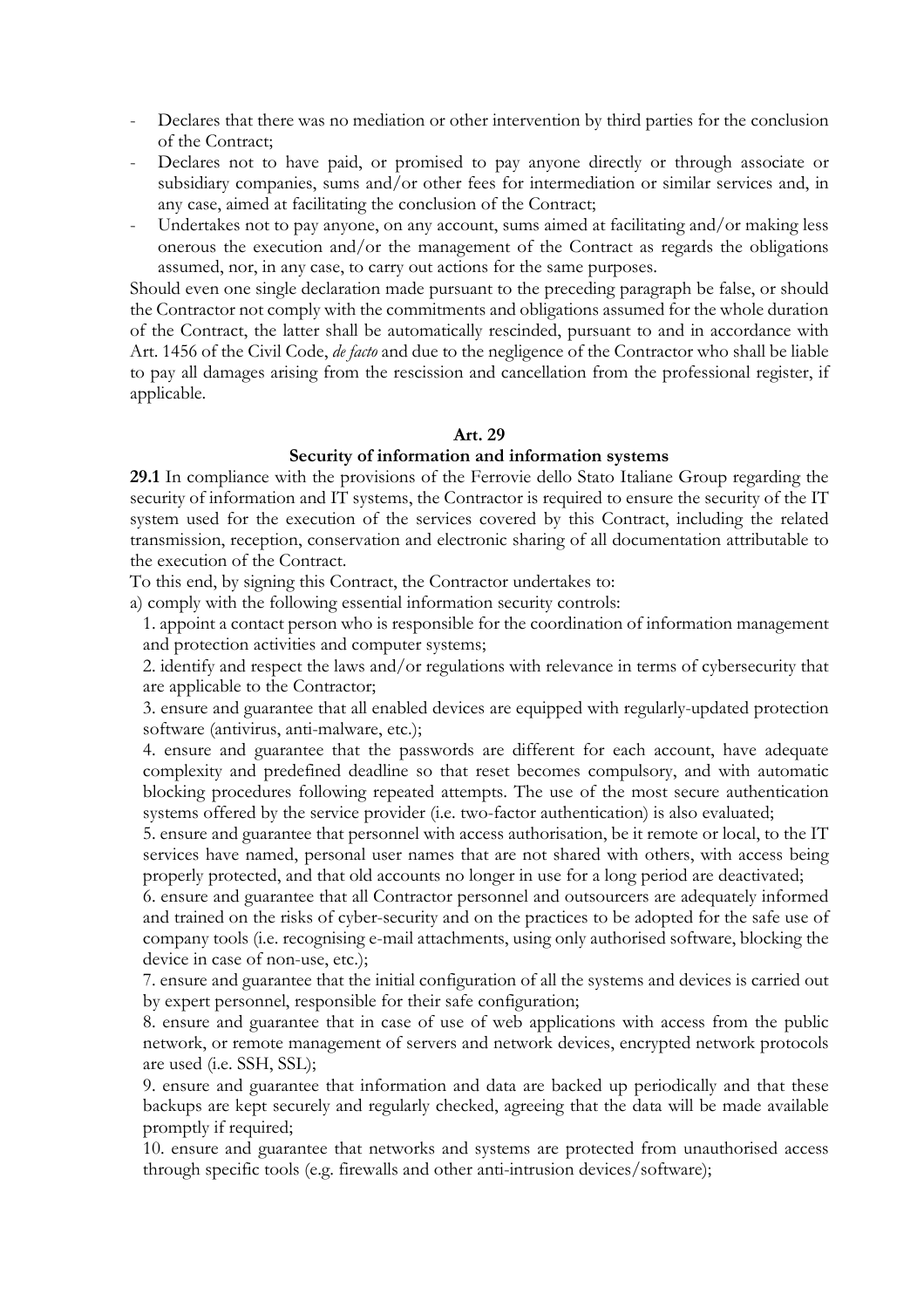11. ensure and guarantee that all software in use (including firmware) is updated to the latest version recommended by the manufacturer;

b) report any possible computer attack as soon as possible by contacting the number +39 3316360190, or by writing to the email address securityincident@fsitaliane.it;

c) back-up the above IT documentation on an off-line system in order to avoid, at least, the loss of the acts and, in the case of obligations with a deadline imposed by Contract or by law, to produce the documentation within a timeframe that allows compliance with the terms of the law or contract, even in the case of an IT attack;

d) grant access to the personnel appointed by Trenitalia so as to verify the minimum measures adopted pursuant to the previous letter a), in compliance with the legislation on the processing of personal data.

**29.2** It is understood that failure to fully or partially observe even only one of the obligations listed above shall give Trenitalia the right to terminate this Contract pursuant to Article 1456 of the Italian Civil Code and, regardless of the exercise of this disposition, the right to full compensation for the damage suffered as a result of the breach.

## **Article 30 Protection of personal data**

(Pursuant to articles 13 and 14 of European Regulation no. 679/2016)

### **Purposes of processing and legal basis**

While carrying out the activities connected to the Easy or Full contract and its execution, Trenitalia S.p.A. will process personal data relating to the Contractor's employees and/or collaborators, which is why it undertakes to process such personal data in accordance with the provisions of EU Regulation 679/2016 and the Legislative Decree. 196/2003, as amended by Legislative Decree 101/2018, regarding the protection of personal data, as well as all laws applicable on a case-by-case basis.

Trenitalia S.p.A. undertakes to carry out the processing of personal data on the basis of the principles of correctness, lawfulness, accountability and confidentiality of the data subjects, and only and exclusively for the purposes of joining and executing this Contract (Legal basis: Contractual), as well as of any legal obligations (Legal basis: Legal).

### **Types of personal data**

The personal data collected during the phases of joining and performing this Contract fall into the following categories:

 **Common data acquired directly by the contractor or the contractor's employees:** personal data, tax identification code, identity documents (no. driving licence/ID card/passport), contact details (certified email, email, telephone number), bank details, economic/financial data, income statement, credentials.

Your data will be processed using electronic and hard copy media in order to guarantee suitable measures of security and privacy.

### **Contact details of Data Controllers and DPOs**

The contact details of the Data Controller and the Data Protection Officer (DPO) are:

The **Data Controller** is Trenitalia S.p.A. represented by the Chief Executive Officer, who can be contacted at titolaretrattamento@trenitalia.it with registered office in Rome, Piazza della Croce Rossa 1.

The **Data Protection Officer** can be contacted at protezionedati@trenitalia.it.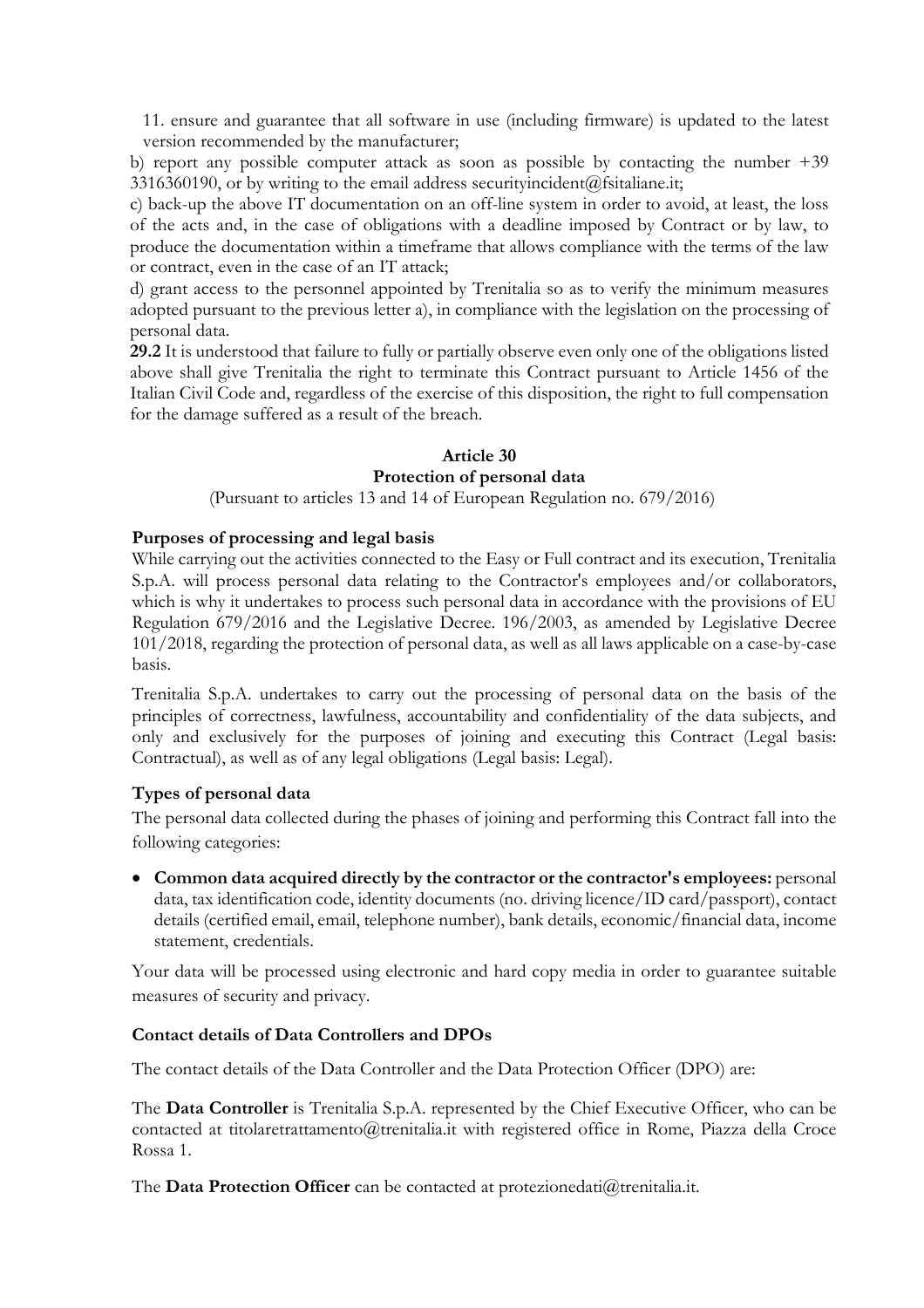### **Data retention**

The personal data collected within the scope of this Contract will be processed only for the period of time necessary to achieve the aforementioned purposes. If accounting and administrative requirements require it to be kept for longer periods, it will be kept for a period of time not exceeding 10 years from the expiry of this Contract.

### **Rights of the Data Subjects**

EU Regulation 679/2016 (Articles 15 to 23) grants Data Subjects specific rights. In particular, in relation to the processing of personal data, data subjects have the right to ask for access, correction, rectification, limitation, opposition and portability; in addition, they may lodge a claim with the Supervisory Authority, which in Italy is the Data Protection Authority. In this regard, Trenitalia S.p.A. undertakes to guarantee the exercise of these rights by the data subjects.

The Contractor undertakes to inform its employees and/or collaborators, pursuant to articles 13 and 14 of EU Regulation 679/2016.

### **Article 31 Autonomous Data Controllers**

Taking into account the opinion 1/2010 of the Working Party 29, considering that the activities provided for in this Contract involve the processing of personal data of the persons concerned, who purchase tickets from the Contractor or through the use of the Contractor's dedicated Mobile Applications, independently by Trenitalia S.p.A. (Controller 1) and the Contractor (Controller 2), the rights and obligations of Controller 1 and Controller 2 shall be governed by the Parties as provided in this Article.

#### **1 Area of competence**

The Parties mutually acknowledge that they are aware of and apply, within their organisations, all the rules in force and in the process of being issued regarding the processing of personal data, both primary and secondary, relevant for the proper management of the processing, including EU Regulation 2016/679 of the European Parliament and of the Council of 27 April 2016 ("GDPR").

### **2 Relations between autonomous data controllers**

The Data Controller 2 will autonomously process the personal data of the data subjects for purposes related to the execution of this contract. The Data Controller 2, in relation to the use of the afore mentioned data within its own organisation, will therefore assume the status of autonomous "Data Controller" in accordance with article 4, no. 7) GDPR, both with respect to the Data Controller 1 and with respect to the subjects to whom the personal data processed refer.

#### **3 Compliance with regulations**

As an autonomous Data Controller, Data Controller 2 is required to comply with all relevant regulations on the protection and processing of personal data that are applicable to the relationship with Data Controller 1 under the Contract, including GDPR.

#### **4 Security measures**

In particular, the Data Controller 2 undertakes to apply suitable and adequate security measures to protect the personal data processed by it in execution of the Contract, against the risks of destruction, loss, even accidental, unauthorised access or modification of the data or processing that is not permitted or does not comply with the purposes of collection.